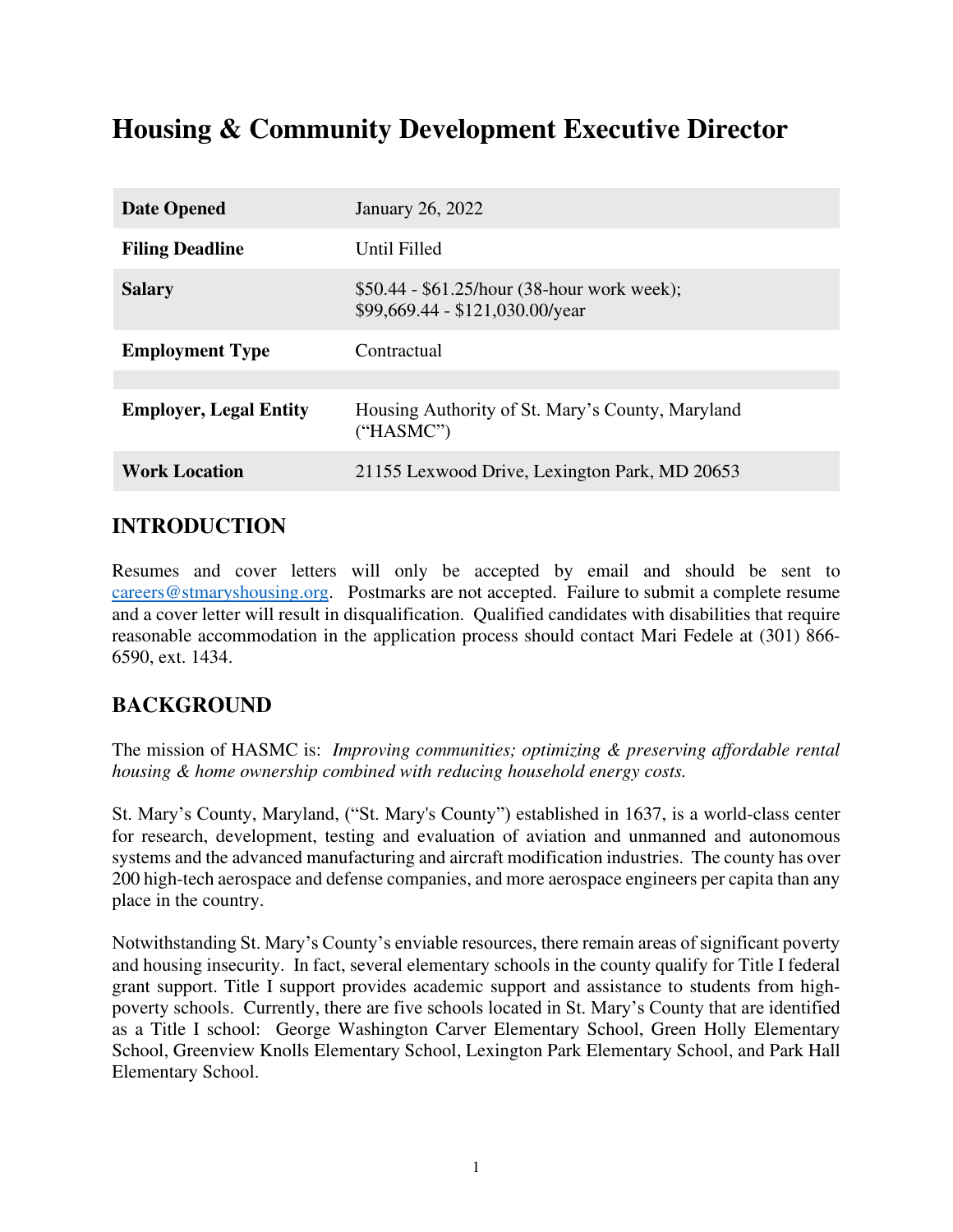HASMC and its affiliates, primarily Four Rivers Community Loan Fund, Inc., must deploy a range of programs/services to meet changing needs in its community – St. Mary's County. This includes enhancing the quality-of-life of County residents; while improving the economic, social and health needs at the county or community level. Paramount to these is the future well-being of HASMC, a fifty (50) year old independent legal entity partnering with local government, many non-profits, the Continuum of Care, banking-financial institutions, as well as State and Federal entities. HASMC works with its partners to create and preserve affordable housing, revitalize neighborhoods, preserve the County's workforce, provide rental assistance and support veterans with housing options.

The seven (7) member Board of Commissioners ("Board") for HASMC is seeking a motivated, thoughtful, and experienced professional leader to fill the vacant position of Executive Director. This core position must prudently manage the full operations and successfully lead the visions of HASMC.

### **THE POSITION** (Exempt)

Under enabling Maryland State law and in concert with the Board, this position is a hands-on Executive Director and Secretary for HASMC. The position will collaboratively work with approximately twenty-four (24) employees, support consultants, and many vital partner agencies.

HASMC has a thirty-one (31) plus million-dollar asset portfolio operating in an enterprise fund accounting system involving bonds, tax credits, grants, property management and partnering agencies. To this, the Executive Director is responsible for Human Resources including planning, organizing, directing and supervising the work of HASMC. The selected candidate will be responsible for both the performance of direct professional work in affordable housing development, energy efficiency programs, homeless assistance collaborations, health & housing partnerships, rental assistance programs, a range of State and Federal programs and be responsible for supervising lower-level staff performing similar work. Work will include project review, underwriting, implementation, monitoring and ensuring a range of program compliances and quality control. Responsibilities will also include project and program planning, grant applications, environmental review, public relations, record keeping and preparation of required reports and other related duties as required. Overarching these duties will be the sound and successful financial management of HASMC.

This is a salaried at will position that is exempt from the minimum wage and overtime requirements of the Fair Labor Standards Act. Accordingly, the successful candidate will be paid on a salary basis and will not be eligible for overtime.

## **IDEAL CANDIDATE**

In addition to meeting the minimum qualifications stated below, the ideal candidate will have demonstrated a track record of success in the following areas:

The ideal candidate will have a strong background in affordable housing and community development and have strong analytical skills, excellent writing skills, ability to work independently as well as collaboratively, be organized and detail oriented, comfortable with public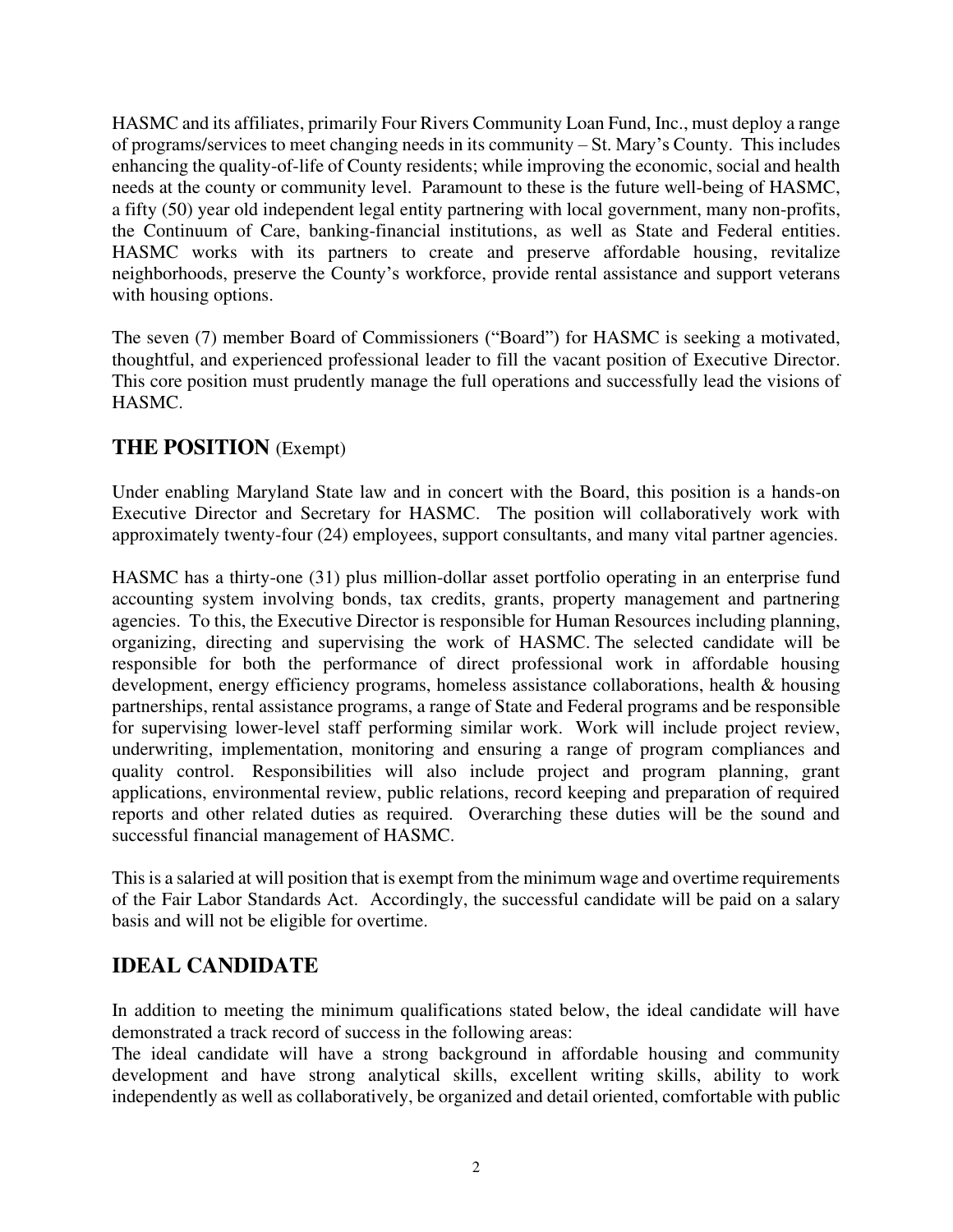presentations and have sensitivity to working with people of different cultural backgrounds. Specifically, the ideal candidate will possess:

- Technical experience in financing affordable housing, including financial and feasibility analysis experience;
- Strong working knowledge of accrual accounting, current experience with accounting software, good working knowledge of generally accepted accounting principles, experience with achieving clean audits;
- Experience with Asset Management, Loan Portfolio, and knowledge of property management policies and procedures;
- Experience with policy and program development in the housing and community development field and knowledge of the affordable housing industry;
- Ability to clearly convey information and ideas through a variety of media to groups and individuals;
- Ability to use collaborative relationships to facilitate public policy in the affordable housing field;
- Ability to establish and monitor goals for team members as well as for self;
- Be a high energy, responsive and motivated team player with excellent interpersonal and communication skills;
- Facilitation skills to ensure that meetings serve business objectives while using appropriate interpersonal styles and methods;
- Excellent computer skills, including Excel, Word, Power Point and Outlook.

# **MINIMUM QUALIFICATIONS**

#### **Either I**

#### **Experience:**

Seven (7) years of successful and direct operational management of people, regulatory, community partnering and building of partnerships, and effective financial operations in housing, community development and real estate.

### **Or II**

#### **Education:**

Possess a Bachelor's degree from an accredited college or university in city, regional or urban planning, finance, applied economics, public administration, real estate, or a related field. If the Bachelor's degree is in related field, applicant must show academic studies nexus to housing and community development.

#### **And**

The equivalent of four years' full-time increasingly responsible professional experience in a management or administrative capacity in a housing or community development field, which included responsibility for directing the activities of subordinate staff, program budgeting, and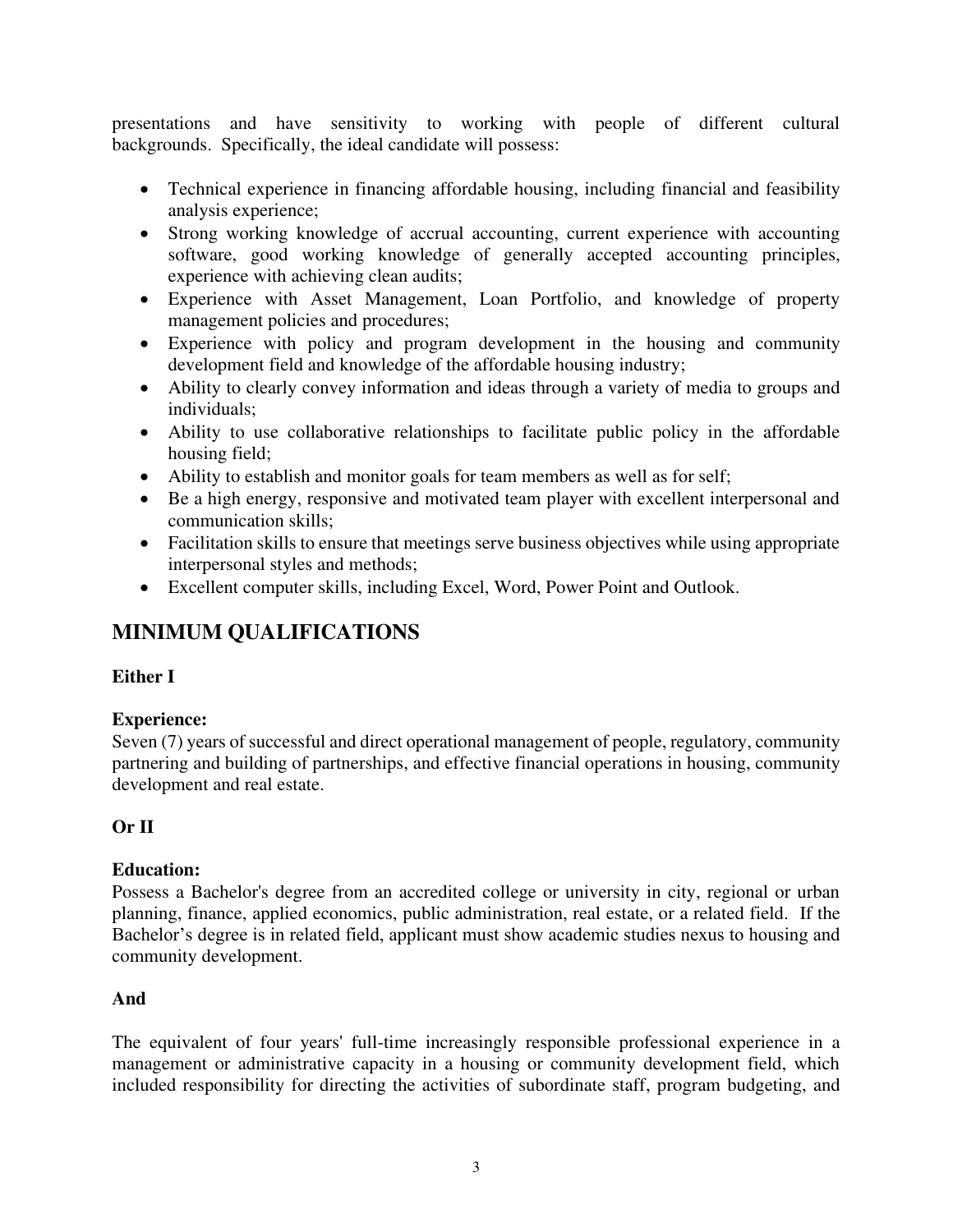management of housing and/or community development activities. Work background must include a minimum of two years of supervision, lead or administrative experience.

**NOTE:** A Master's degree from an accredited college or university in city, regional or urban planning, applied economics, public administration, real estate, sociology, or a related field may be substituted for one year of the required non-supervisory experience.

#### **Special Requirements:**

Incumbents may be required to possess and maintain a valid Maryland Driver's License and may be required to drive in the performance of duties.

Incumbents may be required to attend night and/or weekend meetings.

### **KNOWLEDGE AND SKILLS**

#### **The most suitably qualified candidates will possess the following competencies:**

Knowledge of:

- Principles and practices of public administration, including, procurement, budgeting, contract administration, and fiscal management;
- Principles and practices of supervision and Human Resources;
- Federal and State housing and community development regulations, including associated procedures and guidelines as they relate to housing and community development programs, and similar programs;
- Federal regulations, including associated procedures and guidelines as they relate to housing and community development programs, such as Community Development Block Grant, LIHTC program, Homeless Assistance, Special Needs Housing Programs and Federal Home Loan Bank programs;
- Principles and practices of homeless and special needs program development and operation;
- Local laws, regulations and policies pertaining to grant funding, land use controls and development;
- Lending practices, housing and community development financing services, including knowledge of real estate loan procedures and practices;
- Marketing concepts and practices related to community development programs;
- Techniques to facilitate development and preservation of affordable housing;
- Principles and practices of contract administration, including the development of contractual agreements, regulatory agreements, deeds of trust, promissory notes, disposition and development agreements, and owner participation agreements.

Ability to:

- Plan, organize and develop programs and projects;
- Train, supervise and develop staff;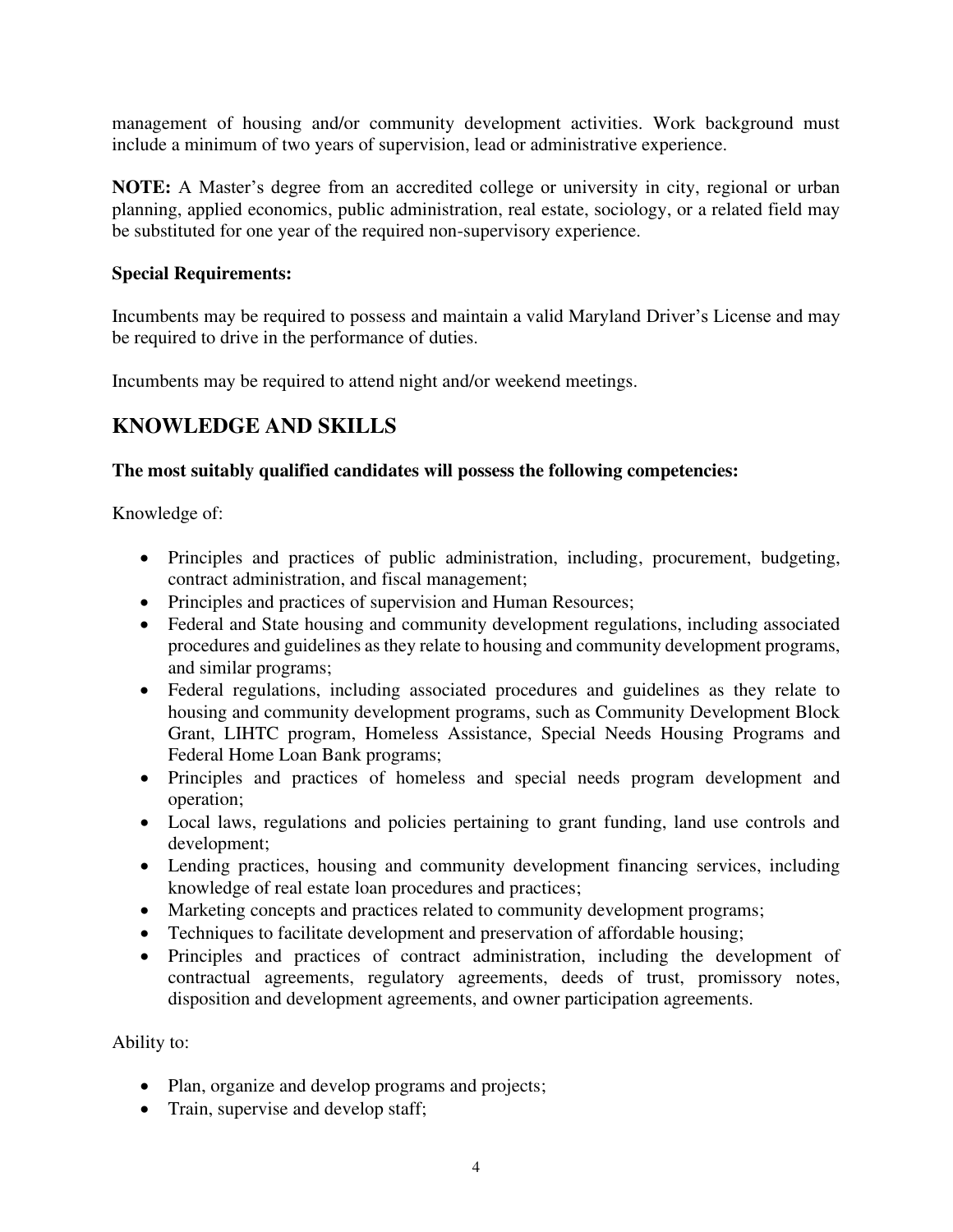- Interpret and analyze the impacts of complex legislation, regulations, ordinances, contracts, and financial documents;
- Independently perform professional level housing and community development work, including preparing staff reports, Board letters, policy documents, and financial analyses;
- Communicate effectively in oral and written form to individuals and groups representing various organizational and socio-economic levels;
- Write grant proposals for community development projects or programs;
- Interpret and analyze the impacts of complex legal documents on the agency's programs or projects goals and objectives;
- Plan, organize and coordinate professional and citizen advisory committee meetings;
- Develop and administer program budgets;
- Research complex issues as they relate to housing and community development programs, goals, or objectives;
- Set priorities and handle multiple projects simultaneously;
- Establish and maintain effective relationships with housing developers, homeless agencies, public service groups, the general public, and fellow employees.

# **BENEFITS**

HASMC offers a comprehensive and competitive benefits package that affords wide-ranging health care options to meet the different needs of a diverse workforce and their families. These benefits include, but are not limited, to:

### **For your Health & Welfare Benefits**

- Medical HMO  $&$  PPO Insurance (Rx Included)
- Dental PPO
- Vision
- Basic Life Insurance
- Supplemental Life Insurance (with optional dependent coverage)
- Employee Assistance Program

### **For your Financial Future**

- Long-Term Disability Insurance
- Retirement Plan (Maryland State Defined Benefit Pension Plan); additional retirement plans
- A qualified 401(a) plan, further qualified under  $414(h)(2)$  of the Internal Revenue Code
- A 457 Deferred Compensation Plan

### **For your Work/Life Balance**

- 13 paid holidays
- Vacation and sick leave accrual as set forth in the Employee Handbook

HASMC reserves the right to modify its benefits programs.